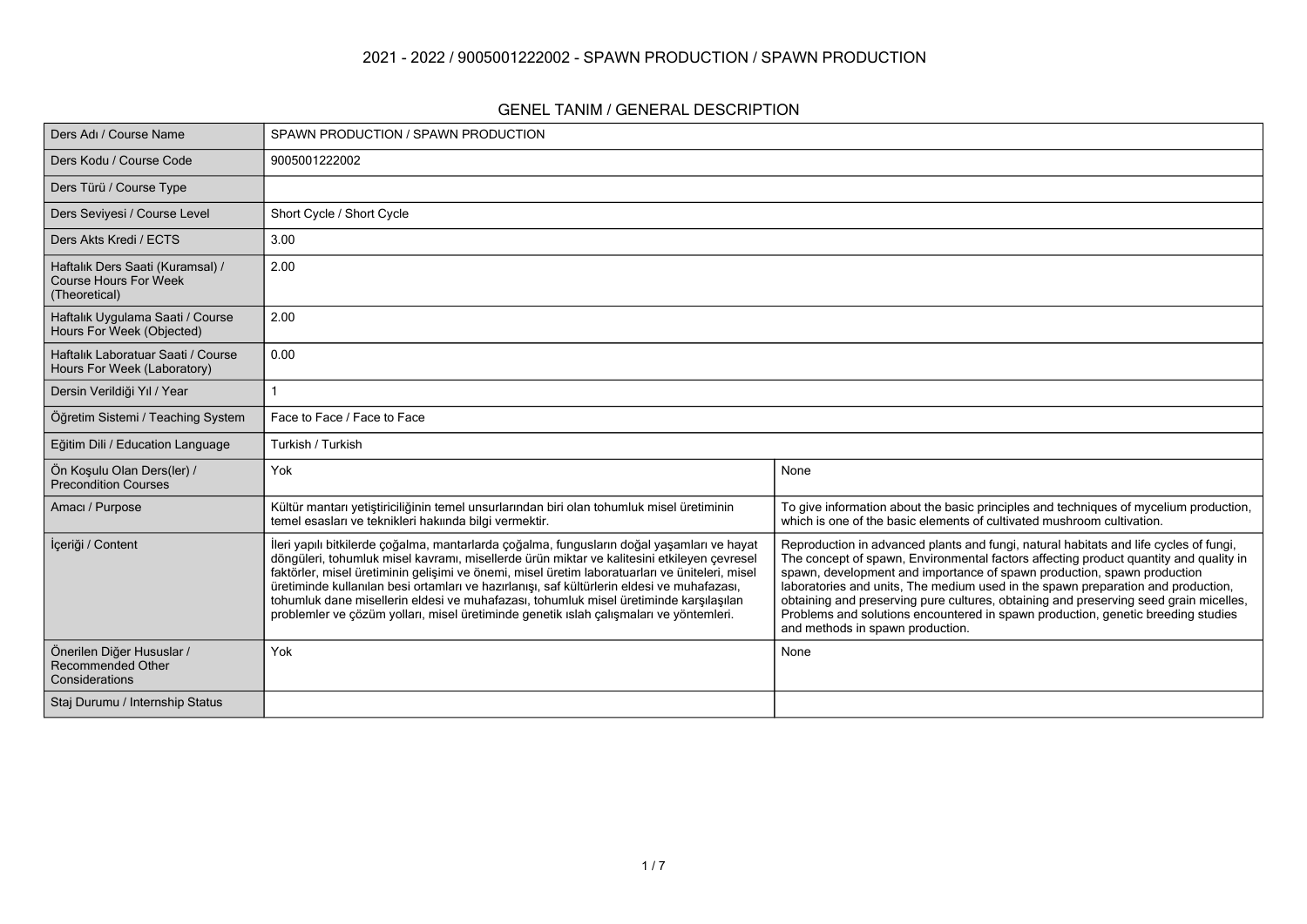| Kitabı / Malzemesi / Önerilen<br>Kaynaklar / Books / Materials /<br><b>Recommended Reading</b> | Chang, S. and Miles, P.G., 2004. Mushrooms. Cultivation, Nutritional Value, Medicinal<br>Effect and Environmental Impact. ISBN 0-8493-1043-1 Second Edition. CRC Press.<br>Günay, A., 1995. Mantar Yetiştiriciliği. ISBN: 975-7923-15-X.<br>Kaul, T.N., 1997, Introduction to Mushroom Science (Systematics). ISBN: 1-886106-85-9.<br>Oei, P., 1996, Mushroom Cultivation (with Special Emphasis on Appropriate Techniques<br>for Developing Countries), ISBN: 90-70857-36-7.<br>Stamets, P. and Chilton, J.S., 1983. The Mushroom Cultivator. A practical quide to<br>growing mushrooms at home. ISBN 978-0-9610798-0-2. Agarican Pres.<br>Stamets, P., 2000. Growing gourmet and medicinal mushrooms. ISBN 1-58008-175-4.<br>third edition Ten Speed Press.<br>Royse, D.J., 2003, Cultivation of Oyster Mushrooms, College of Agricultural Sciences<br>Agricultural Research and Cooperative Extension, The Pennsylvania State University.<br>Van Griensven, L.J.L.D. 1988, The Cultivation of Mushrooms, ISBN: 0951395904.<br>Van Griensven, L.J.L.D, 2000, Science and Cultivation of Edible Fungi, ISBN: 90 5809 143 | Chang, S. and Miles, P.G., 2004. Mushrooms. Cultivation, Nutritional Value, Medicinal<br>Effect and Environmental Impact. ISBN 0-8493-1043-1 Second Edition. CRC Press.<br>Günay, A., 1995. Mantar Yetiştiriciliği. ISBN: 975-7923-15-X.<br>Kaul, T.N., 1997, Introduction to Mushroom Science (Systematics). ISBN: 1-886106-<br>85-9.<br>Oei, P., 1996, Mushroom Cultivation (with Special Emphasis on Appropriate<br>Techniques for Developing Countries), ISBN: 90-70857-36-7.<br>Stamets, P. and Chilton, J.S., 1983. The Mushroom Cultivator. A practical quide to<br>growing mushrooms at home. ISBN 978-0-9610798-0-2. Agarican Pres.<br>Stamets, P., 2000. Growing gourmet and medicinal mushrooms. ISBN 1-58008-175-4.<br>third edition Ten Speed Press.<br>Royse, D.J., 2003, Cultivation of Oyster Mushrooms, College of Agricultural Sciences<br>Agricultural Research and Cooperative Extension, The Pennsylvania State University.<br>Van Griensven, L.J.L.D. 1988. The Cultivation of Mushrooms, ISBN: 0951395904.<br>Van Griensven, L.J.L.D. 2000. Science and Cultivation of Edible Fungi, ISBN: 90 5809<br>143 0. |
|------------------------------------------------------------------------------------------------|---------------------------------------------------------------------------------------------------------------------------------------------------------------------------------------------------------------------------------------------------------------------------------------------------------------------------------------------------------------------------------------------------------------------------------------------------------------------------------------------------------------------------------------------------------------------------------------------------------------------------------------------------------------------------------------------------------------------------------------------------------------------------------------------------------------------------------------------------------------------------------------------------------------------------------------------------------------------------------------------------------------------------------------------------------------------------------------------------------------------------|-------------------------------------------------------------------------------------------------------------------------------------------------------------------------------------------------------------------------------------------------------------------------------------------------------------------------------------------------------------------------------------------------------------------------------------------------------------------------------------------------------------------------------------------------------------------------------------------------------------------------------------------------------------------------------------------------------------------------------------------------------------------------------------------------------------------------------------------------------------------------------------------------------------------------------------------------------------------------------------------------------------------------------------------------------------------------------------------------------------------------------------|
| Öğretim Üyesi (Üyeleri) / Faculty<br>Member (Members)                                          |                                                                                                                                                                                                                                                                                                                                                                                                                                                                                                                                                                                                                                                                                                                                                                                                                                                                                                                                                                                                                                                                                                                           |                                                                                                                                                                                                                                                                                                                                                                                                                                                                                                                                                                                                                                                                                                                                                                                                                                                                                                                                                                                                                                                                                                                                     |

# **ÖĞRENME ÇIKTILARI / LEARNING OUTCOMES**

| Tohumluk misel üretiminin önemini kavrayabilme                                                     | Understanding the importance of spawn production                                                            |
|----------------------------------------------------------------------------------------------------|-------------------------------------------------------------------------------------------------------------|
| Misel üretim laboratuvarlarını planlayabilme                                                       | To plan spawn production laboratories                                                                       |
| Tohumluk misel üretimi için gerekli ortam ve materyalleri hazırlayabilme                           | To be able to prepare the necessary environment and materials for spawn production                          |
| Tohumluk misel üretim tekniklerini uygulayabilme                                                   | To be able to apply spawn production techniques                                                             |
| Tohumluk misel üretimi aşamasında karşılaşılabilecek problemleri hatırlayabilme ve çözüm bulabilme | Remembering the problems that may be encountered during the spawn production stage and finding<br>solutions |

## **HAFTALIK DERS İÇERİĞİ / DETAILED COURSE OUTLINE**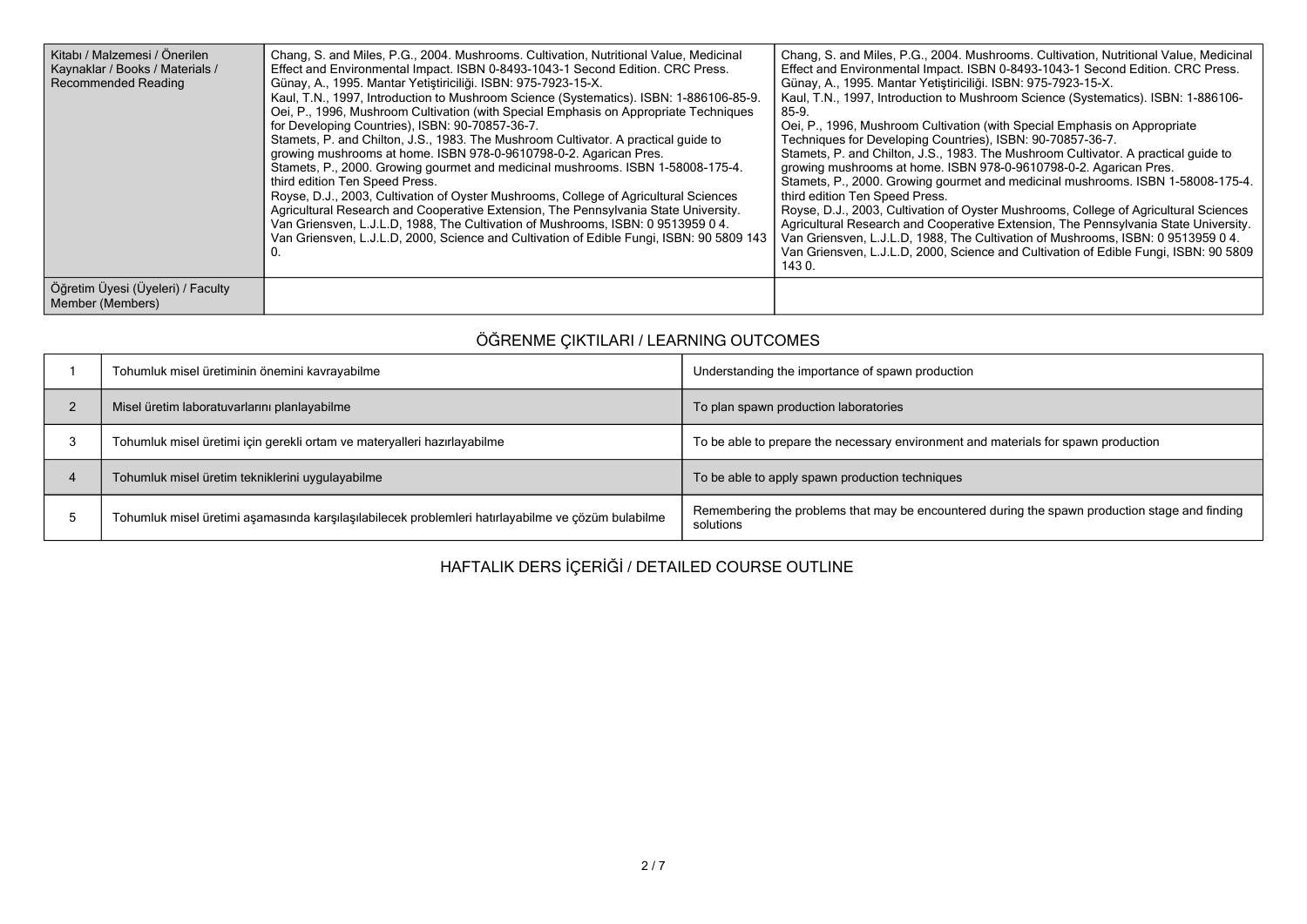|                | Hafta / Week                                                                                 |          |       |                                                                       |                           |  |  |
|----------------|----------------------------------------------------------------------------------------------|----------|-------|-----------------------------------------------------------------------|---------------------------|--|--|
|                | Teorik Dersler / Theoretical                                                                 | Uygulama | Lab   | Öğretim Yöntem ve<br>Teknikleri/Teaching Methods                      | Ön Hazırlık / Preliminary |  |  |
|                |                                                                                              |          |       | Techniques                                                            |                           |  |  |
| 1              | Dersin gerekçesi ve önemi- Dersin kural ve gerekleri                                         |          |       |                                                                       |                           |  |  |
|                | Rationale and importance of the course - Rules and requirements of<br>the course             |          |       |                                                                       |                           |  |  |
|                | Teorik Dersler / Theoretical                                                                 | Uygulama | l Lab | Öğretim Yöntem ve<br>Teknikleri/Teaching Methods<br>Techniques        | Ön Hazırlık / Preliminary |  |  |
|                |                                                                                              |          |       |                                                                       |                           |  |  |
| $\overline{2}$ | İleri yapılı bitkilerde çoğalma                                                              |          |       |                                                                       |                           |  |  |
|                | Reproduction in advanced plants                                                              |          |       |                                                                       |                           |  |  |
|                | Teorik Dersler / Theoretical                                                                 | Uygulama | Lab   | Öğretim Yöntem ve<br>Teknikleri/Teaching Methods<br>Techniques        | Ön Hazırlık / Preliminary |  |  |
| 3              | Mantarlarda çoğalma, Fungusların Doğal Yaşamları ve Hayat<br>Döngüleri                       |          |       |                                                                       |                           |  |  |
|                | Reproduction in fungi, Natural Life and Life Cycle of Fungi                                  |          |       |                                                                       |                           |  |  |
|                | Teorik Dersler / Theoretical                                                                 | Uygulama | Lab   | Öğretim Yöntem ve<br>Teknikleri/Teaching Methods<br><b>Techniques</b> | Ön Hazırlık / Preliminary |  |  |
| $\overline{4}$ | Tohumluk Misel Kavramı, Misellerde Ürün Miktar ve Kalitesini<br>Etkileyen Çevresel Faktörler |          |       |                                                                       |                           |  |  |
|                | Spawn Concept, Environmental Factors Affecting Product Quantity<br>and Quality in Spawn      |          |       |                                                                       |                           |  |  |
|                | Teorik Dersler / Theoretical                                                                 | Uygulama | Lab   | Öğretim Yöntem ve<br>Teknikleri/Teaching Methods<br>Techniques        | Ön Hazırlık / Preliminary |  |  |
| 5              | Misel Üretiminin Gelişimi ve Önemi                                                           |          |       |                                                                       |                           |  |  |
|                | Development and Importance of Spawn Production                                               |          |       |                                                                       |                           |  |  |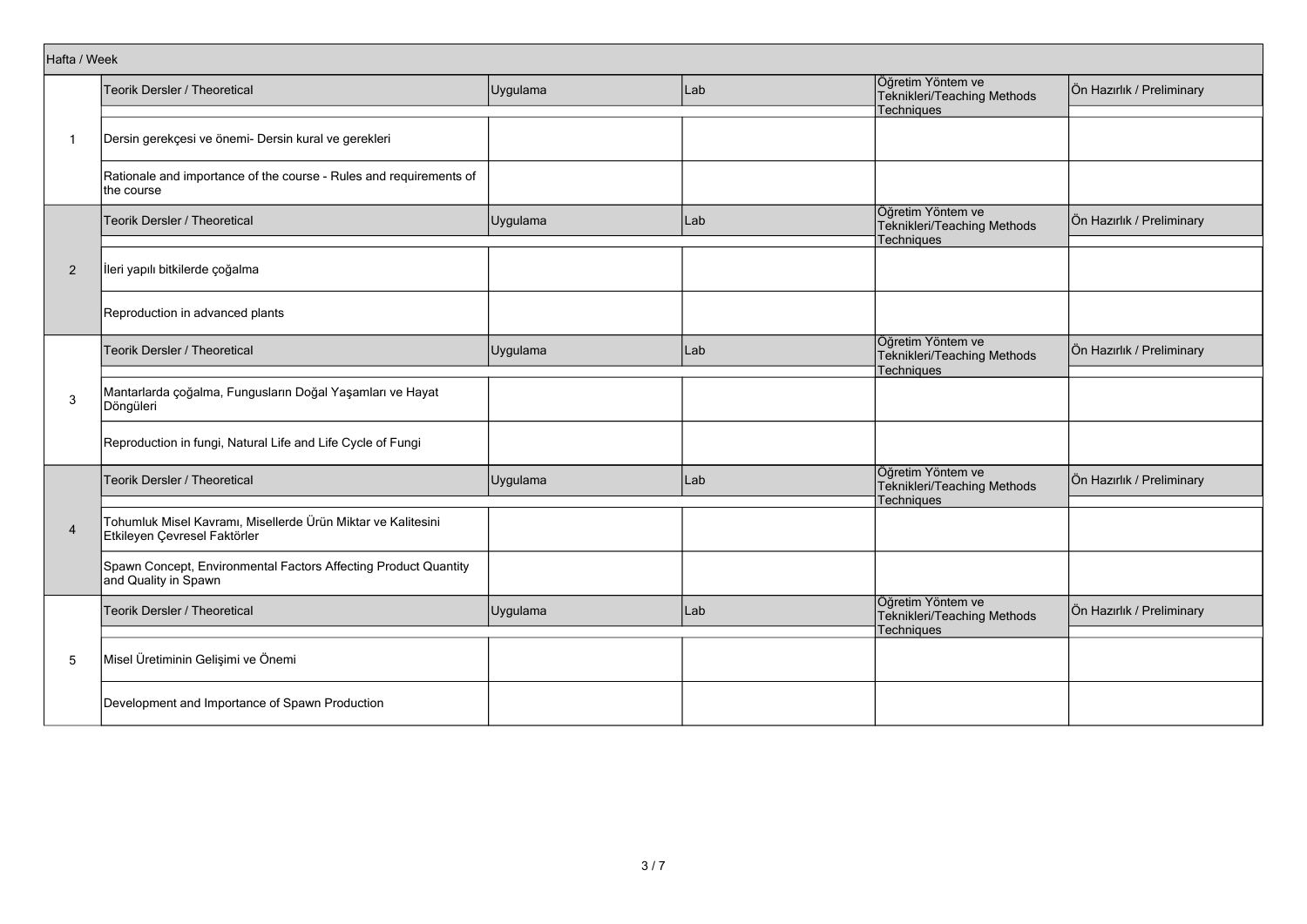|                 | Teorik Dersler / Theoretical                               | Uygulama | Lab | Öğretim Yöntem ve<br>Teknikleri/Teaching Methods<br>Techniques        | Ön Hazırlık / Preliminary |
|-----------------|------------------------------------------------------------|----------|-----|-----------------------------------------------------------------------|---------------------------|
| $6\phantom{1}6$ | Misel Üretim Laboratuarları ve Üniteleri                   |          |     |                                                                       |                           |
|                 | Spawn Production Laboratories and Units                    |          |     |                                                                       |                           |
|                 | Teorik Dersler / Theoretical                               | Uygulama | Lab | Öğretim Yöntem ve<br>Teknikleri/Teaching Methods<br>Techniques        | Ön Hazırlık / Preliminary |
| $\overline{7}$  | Misel Üretiminde Kullanılan Besi ortamları ve Hazırlanışı  |          |     |                                                                       |                           |
|                 | The medium used in the production of spawn and Preparation |          |     |                                                                       |                           |
|                 | Teorik Dersler / Theoretical                               | Uygulama | Lab | Öğretim Yöntem ve<br>Teknikleri/Teaching Methods<br>Techniques        | Ön Hazırlık / Preliminary |
| 8               | Vize Sınavı                                                |          |     |                                                                       |                           |
|                 | Midterm Exam                                               |          |     |                                                                       |                           |
|                 | Teorik Dersler / Theoretical                               | Uygulama | Lab | Öğretim Yöntem ve<br>Teknikleri/Teaching Methods<br><b>Techniques</b> | Ön Hazırlık / Preliminary |
| 9               | Saf Kültürlerin Eldesi ve Muhafazası                       |          |     |                                                                       |                           |
|                 | Production and Storage of Pure Culture                     |          |     |                                                                       |                           |
|                 | Teorik Dersler / Theoretical                               | Uygulama | Lab | Öğretim Yöntem ve<br>Teknikleri/Teaching Methods<br>Techniques        | Ön Hazırlık / Preliminary |
| 10              | Saf Kültürlerin Eldesi ve Muhafazası                       |          |     |                                                                       |                           |
|                 | Production and Storage of Pure Culture                     |          |     |                                                                       |                           |
| 11              | Teorik Dersler / Theoretical                               | Uygulama | Lab | Öğretim Yöntem ve<br>Teknikleri/Teaching Methods<br>Techniques        | Ön Hazırlık / Preliminary |
|                 | Tohumluk Dane Misellerin Eldesi ve Muhafazası              |          |     |                                                                       |                           |
|                 | Handling and Storage of Seed Grain Micelles                |          |     |                                                                       |                           |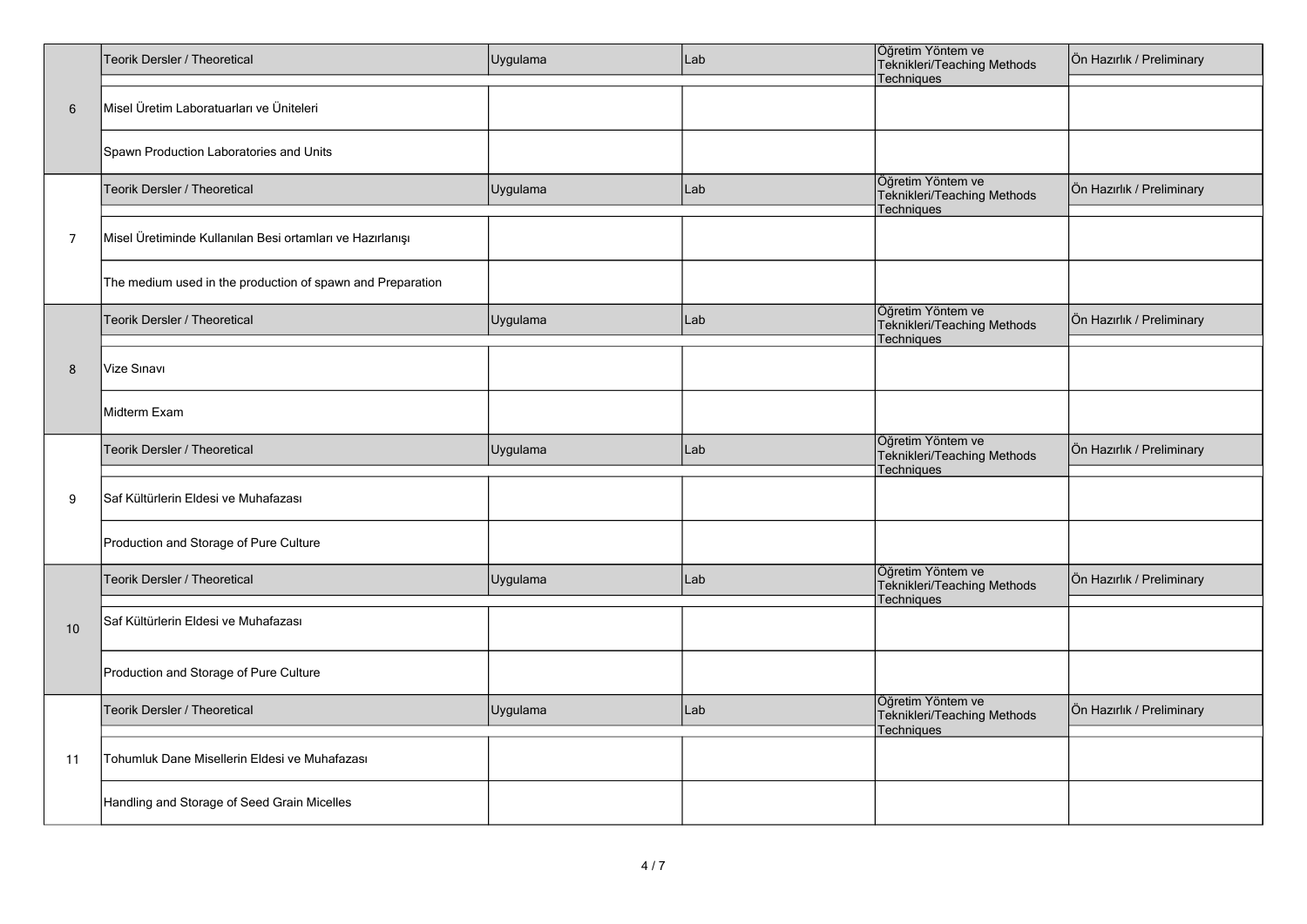|    | Teorik Dersler / Theoretical                                       | Uygulama | Lab | Öğretim Yöntem ve<br>Teknikleri/Teaching Methods                      | Ön Hazırlık / Preliminary |
|----|--------------------------------------------------------------------|----------|-----|-----------------------------------------------------------------------|---------------------------|
| 12 | Tohumluk Dane Misellerin Eldesi ve Muhafazası                      |          |     | Techniques                                                            |                           |
|    | Handling and Storage of Seed Grain Micelles                        |          |     |                                                                       |                           |
|    | Teorik Dersler / Theoretical                                       | Uygulama | Lab | Öğretim Yöntem ve<br>Teknikleri/Teaching Methods<br>Techniques        | Ön Hazırlık / Preliminary |
| 13 | Tohumluk Misel Üretiminde Karşılaşılan Problemler ve Çözüm Yolları |          |     |                                                                       |                           |
|    | The Problems and Solutions in the Spawn Production                 |          |     |                                                                       |                           |
| 14 | Teorik Dersler / Theoretical                                       | Uygulama | Lab | Öğretim Yöntem ve<br>Teknikleri/Teaching Methods<br><b>Techniques</b> | Ön Hazırlık / Preliminary |
|    | Misel Üretiminde Genetik Islah Çalışmaları ve Yöntemleri           |          |     |                                                                       |                           |
|    | Genetic Breeding Studies and Methods in Spawn Production           |          |     |                                                                       |                           |
|    | Teorik Dersler / Theoretical                                       | Uygulama | Lab | Öğretim Yöntem ve<br>Teknikleri/Teaching Methods<br>Techniques        | Ön Hazırlık / Preliminary |
| 15 | Misel Üretiminde Genetik Islah Çalışmaları ve Yöntemleri           |          |     |                                                                       |                           |
|    | Genetic Breeding Studies and Methods in Spawn Production           |          |     |                                                                       |                           |
| 16 | Teorik Dersler / Theoretical                                       | Uygulama | Lab | Öğretim Yöntem ve<br>Teknikleri/Teaching Methods<br>Techniques        | Ön Hazırlık / Preliminary |
|    | Final Sinavi                                                       |          |     |                                                                       |                           |
|    | Final Exam                                                         |          |     |                                                                       |                           |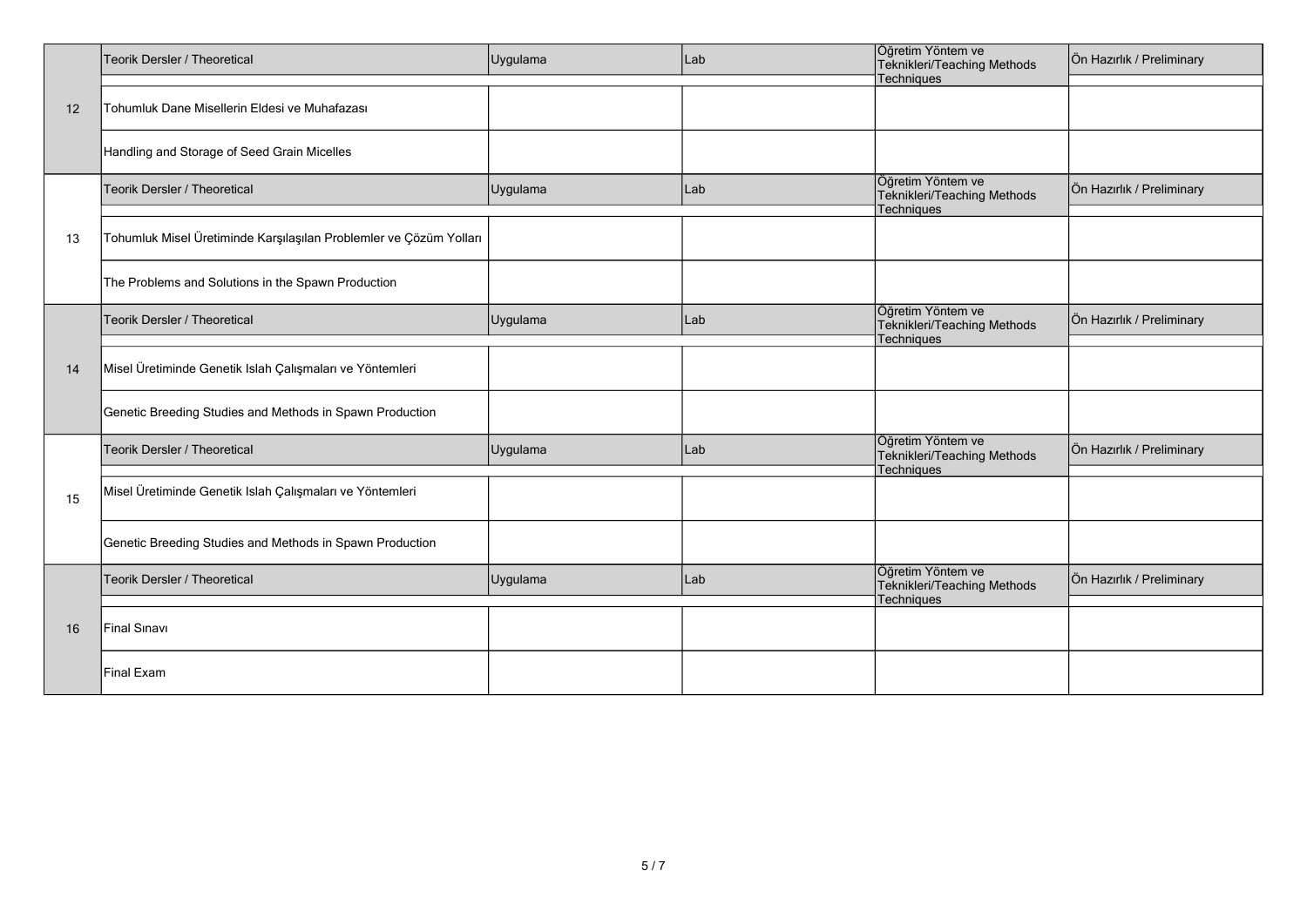### **DEĞERLENDİRME / EVALUATION**

| Yarıyıl (Yıl) İçi Etkinlikleri / Term (or Year) Learning Activities | Sayı /<br>Number | Katkı Yüzdesi /<br>Percentage of<br>Contribution (%) |  |  |
|---------------------------------------------------------------------|------------------|------------------------------------------------------|--|--|
| Ara Sinav / Midterm Examination                                     |                  | 100                                                  |  |  |
| Toplam / Total:                                                     |                  | 100                                                  |  |  |
| Başarı Notuna Katkı Yüzdesi / Contribution to Success Grade(%):     |                  |                                                      |  |  |

| Percentage of<br>Contribution (%) |
|-----------------------------------|
| 100                               |
| 100                               |
| 60                                |
|                                   |

| Etkinliklerinin Başarı Notuna Katkı Yüzdesi(%) Toplamı / Total Percentage of Contribution (%) to Success Grade: |  | 10 |
|-----------------------------------------------------------------------------------------------------------------|--|----|
| Değerlendirme Tipi / Evaluation Type:                                                                           |  |    |

# **İŞ YÜKÜ / WORKLOADS**

| Etkinlikler / Workloads                                                                                                                                                            | Sayı /<br>Number | Süresi<br>(Saat) /<br><b>Duration</b><br>(Hours) | Toplam İş Yükü<br>(Saat) / Total<br>Work Load<br>(Hour) |  |  |  |
|------------------------------------------------------------------------------------------------------------------------------------------------------------------------------------|------------------|--------------------------------------------------|---------------------------------------------------------|--|--|--|
| Ara Sinav / Midterm Examination                                                                                                                                                    |                  | 1.00                                             | 1.00                                                    |  |  |  |
| Final Sinavi / Final Examination                                                                                                                                                   |                  | 1.00                                             | 1.00                                                    |  |  |  |
| Derse Katılım / Attending Lectures                                                                                                                                                 | 14               | 2.00                                             | 28.00                                                   |  |  |  |
| Uygulama/Pratik / Practice                                                                                                                                                         | 14               | 2.00                                             | 28.00                                                   |  |  |  |
| Ara Sınav İçin Bireysel Çalışma / Individual Study for Mid term Examination                                                                                                        |                  | 8.00                                             | 8.00                                                    |  |  |  |
| Final Sınavı içiin Bireysel Çalışma / Individual Study for Final Examination                                                                                                       |                  | 10.00                                            | 10.00                                                   |  |  |  |
| Toplam / Total:                                                                                                                                                                    | 32               | 24.00                                            | 76.00                                                   |  |  |  |
| Dersin AKTS Kredisi = Toplam İş Yükü (Saat) / 30.00 (Saat/AKTS) = 76.00/30.00 = 2.53 ~ / Course ECTS Credit = Total Workload (Hour) / 30.00 (Hour / ECTS) = 76.00 / 30.00 = 2.53 ~ |                  |                                                  |                                                         |  |  |  |